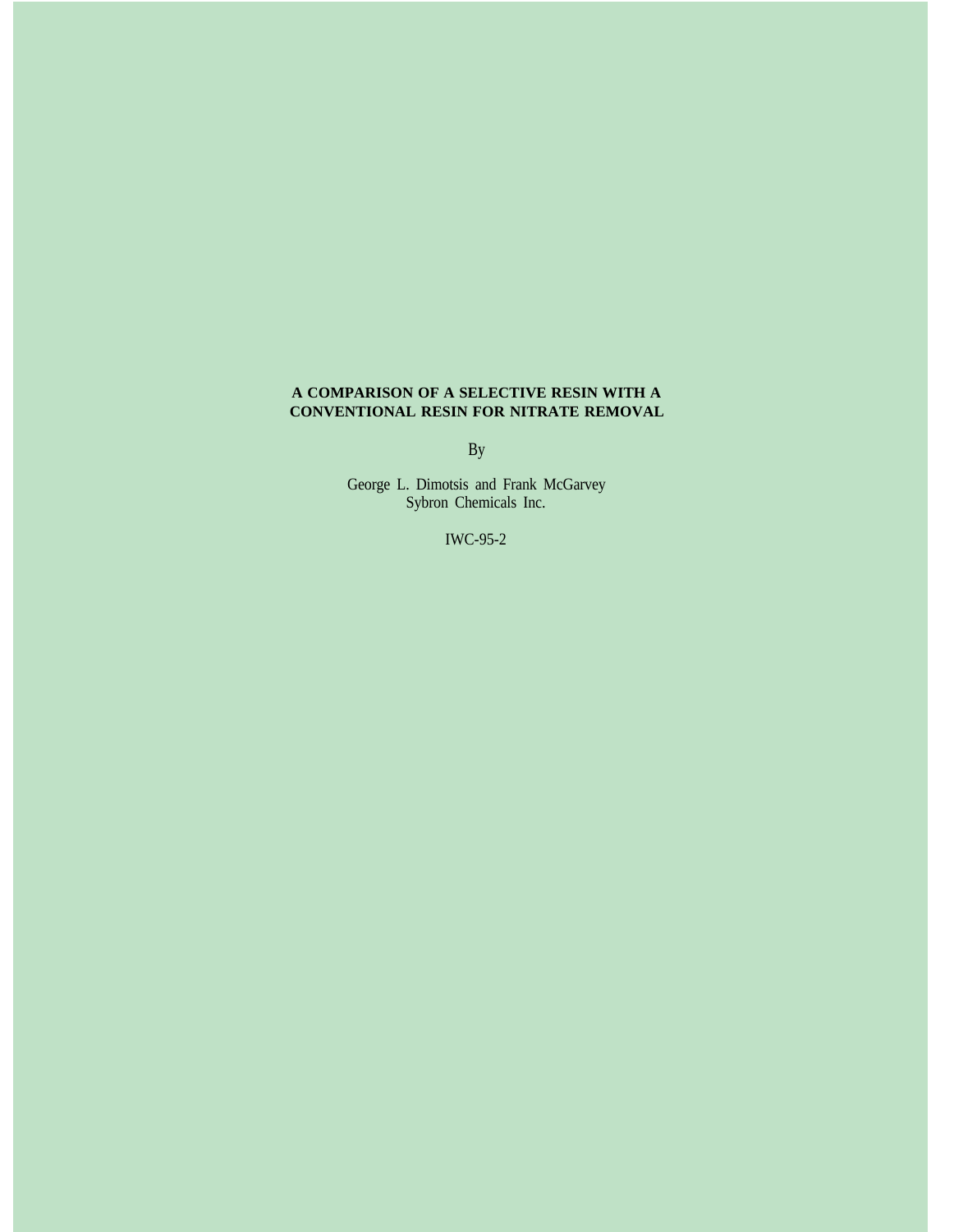## **A COMPARISON OF A SELECTIVE RESIN WITH A CONVENTIONAL RESIN FOR NITRATE REMOVAL**

G. L. Dimotsis, Sybron Chemicals Inc.. Birmingham NJ F. X. McGarvey, Sybron Chemicals Inc.. Birmingham NJ

IWC-95-2

### **Keywords: nitrate, potable water, nitrate removal, nitrate selective**

**Summary:** A new nitrate selective resin, SR 7, removes nitrate from water containing high concentrations of sulfate more effectively than either standard Type 1 or Type 2 resins without the potential for nitrate enrichment of the product water upon accidental overrun as seen in a side by side field comparison.

# **INTRODUCTION**

The removal of nitrate from potable waters has received increased attention in recent years as the health effects of nitrate have been studied. Although the problems related to nitrate consumption arc frequently referred to as nitrate poisoning. the toxicity is primarily due to nitrite. Nitrate consumed either in food or drinking water is reduced to nitrite in the gut by bacteria in infants under 6 months of age which in turn impairs oxygen transport by reacting with hemoglobin to produce methemoglobin. The so called "Blue Baby" disease was observed particularly in rural areas where the main causes seem to have been farm runoff and nitrogen fertilizer usage<sup>1</sup>. . Nitrates can contaminate mothers milk. The Environmental Protection Agency recommended a maximum level of 10 ppm nitrate as N (35.7 ppm as calcium carbonate or 44.3 ppm as nitrate) in drinking water. In some cases the level was reduced below this value due to special problems related to waste water disposal.

The agriculture industry found that nitrate had an adverse effect on cattle. pigs and chickens due to the formation of nitrite from nitrate during digestion. Cattle and other ruminates are particularly at risk due to their digestive tract. Over a period of more than 30 years, units to remove nitrates have been installed near feed lots to increase weight gain in cattle.

Both Type 1 and Type 2 strong base resins have typically been used for nitrate removal with similar results. Sybron Chemicals Inc. offered a specially prepared Type 2 strong base resin,

Ionac A 554, for most installations. Substantial plants, including a 10 million gallons per day system at Pomona CA. have been constructed using this product. Both Type 1 and Type 2 resins have a significantly stronger affinity for nitrate over either chloride or bicarbonate but a lower affinity for nitrate as compared to sulfate at ionic concentrations typical of potable waters. This lower affinity for nitrate over sulfate leads to two difficulties. One is a limited useful capacity as the sulfate to nitrate ratio grows above about 0.25. The second difficulty is commonly referred to as "Nitrate Dumping". This occurs as either a Type 1 or Type 2 resin is run past the nitrate breakthrough. The sulfate present in the feed water will displace the nitrate from the resin. Nitrate levels in the product stream can approach the concentration of the sum of sulfate and nitrate present in the feed water if the column is allowed to operate past nitrate breakthrough..

The need to find resins selective for nitrate over sulfate was the subject of EPA funded studies including work done by Clifford and Weber<sup>2</sup>. Work done by G. Guter<sup>3</sup> demonstrated that the affinity of strong base anion exchangcrs for nitrate could be modified by increasing the size of the carbon side chains surrounding the nitrogen in the strong base site. As the side chains are made larger as for example between the benzyltrimethylammonium site (Type 1) or the benzyldimcthylethanolammonium site (Type 2) and a benzyltripropylammonium site (SR 7). a reversal of relative affinity between nitrate and sulfate is observed. $4,5$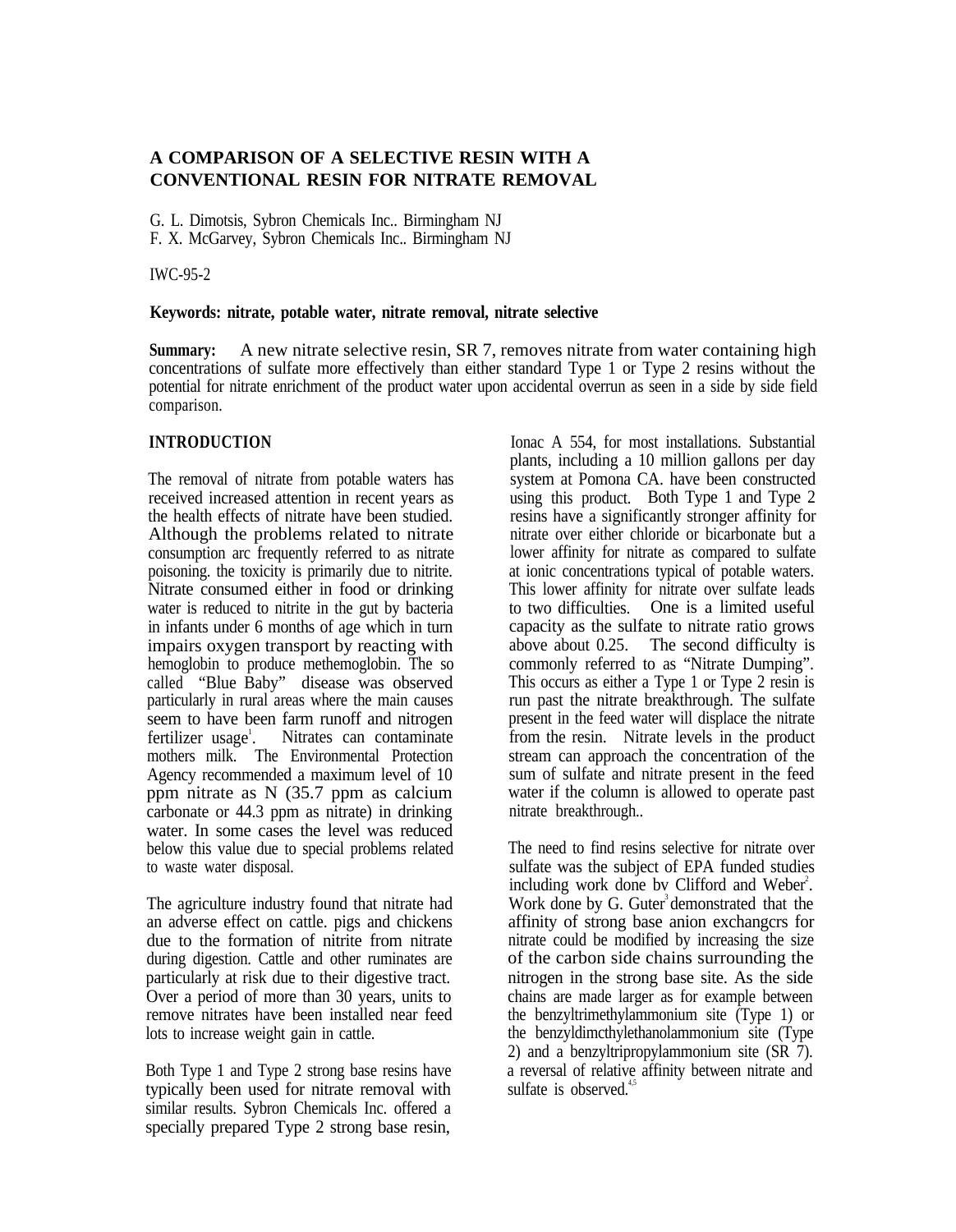









These resins represent a class of materials with increasing selectivity for nitrate over sulfate as the carbon side chain length increases. As the chain length increases. the volume capacity of the resins decrease so that groups larger than butyl are not recommended for nitrate removal although they may well have other interesting propcrties<sup>6</sup>. While the tributyl amine gives a resin selective for nitrate. a tripropyl resin has been selected by Sybron as our standard nitrate removal resin. The tripropyl resin has better regeneration efficiency and a greater volume capacity while maintaining suitable nitrate selectivity over typical operating conditions.

While the selection of a suitable resin is usually based on the water analysis and sulfate content as compared to the nitrate. there are several situations where the selective resin has clear advantages. Conditions where a more expensive selective resin should be employed are summarized below.

(a) Small cartridge units where the effluent is not tested for nitrate. In this cast, the nonselective resin would tend to dump nitrate as the sulfate pushes the nitrate from the bed, causing a significant enrichment of nitrate in the product water. A true selective resin would not dump.

(b) Small household units will have a similar problem since there is not a good spot test for nitrate breakthrough.

(c) Small community installations which have commercial size units. The cost of on-line monitoring of the effluent for nitrate leakage is prohibitive in such installations. The use of a selective resin would avoid an enrichment of nitrate if breakthrough occurred unexpectedly.

(d) Nitrate selective resins also have an increased selectivity for the nitrite ion. Plants where nitrite is a problem may see some advantage in the use of selective resins. Additional work is needed in this area.

This paper is based on a test in a small community plant which has parallel beds containing a standard type 2 strong base resin and a selective resin based on tripropylamine (SR 7). The plant layout is shown in Figure 1. The composition of the well water is given in Table 1. The Whispering Hollow Water System is a small drinking water production and distribution facility which presently serves approximately 400 residents of the Whispering Hollow Mobile Home Park. The park is located in Northhampton County, Pennsylvania and is surrounded by farms. Application of fertilizer on adjacent fields has caused elevated nitrate levels in the system well. The intent of this paper is to provide data from a field application demonstrating the usefulness of nitrate selective resins for the removal of nitrate. Performance advantages both in terms of capacities as well as avoidance of nitrate enrichment ("Nitrate Dumping") are seen.

Table 1. Feed Water Composition

| Conductivity                        | $660 \text{ }\mu\text{s}$ |
|-------------------------------------|---------------------------|
| Total Hardness as CaCO <sub>3</sub> | 358 ppm                   |
| Bicarbonate as CaCO <sub>3</sub>    | 180 ppm                   |
| Chloride as CaCO,                   | 30 ppm                    |
| Nitrate as CaCO <sub>3</sub>        | 45 ppm                    |
| Sulfate as CaCO <sub>3</sub>        | 50 ppm                    |

The system contains two parallel 42" diameter 72" high Park International fiberglass vessels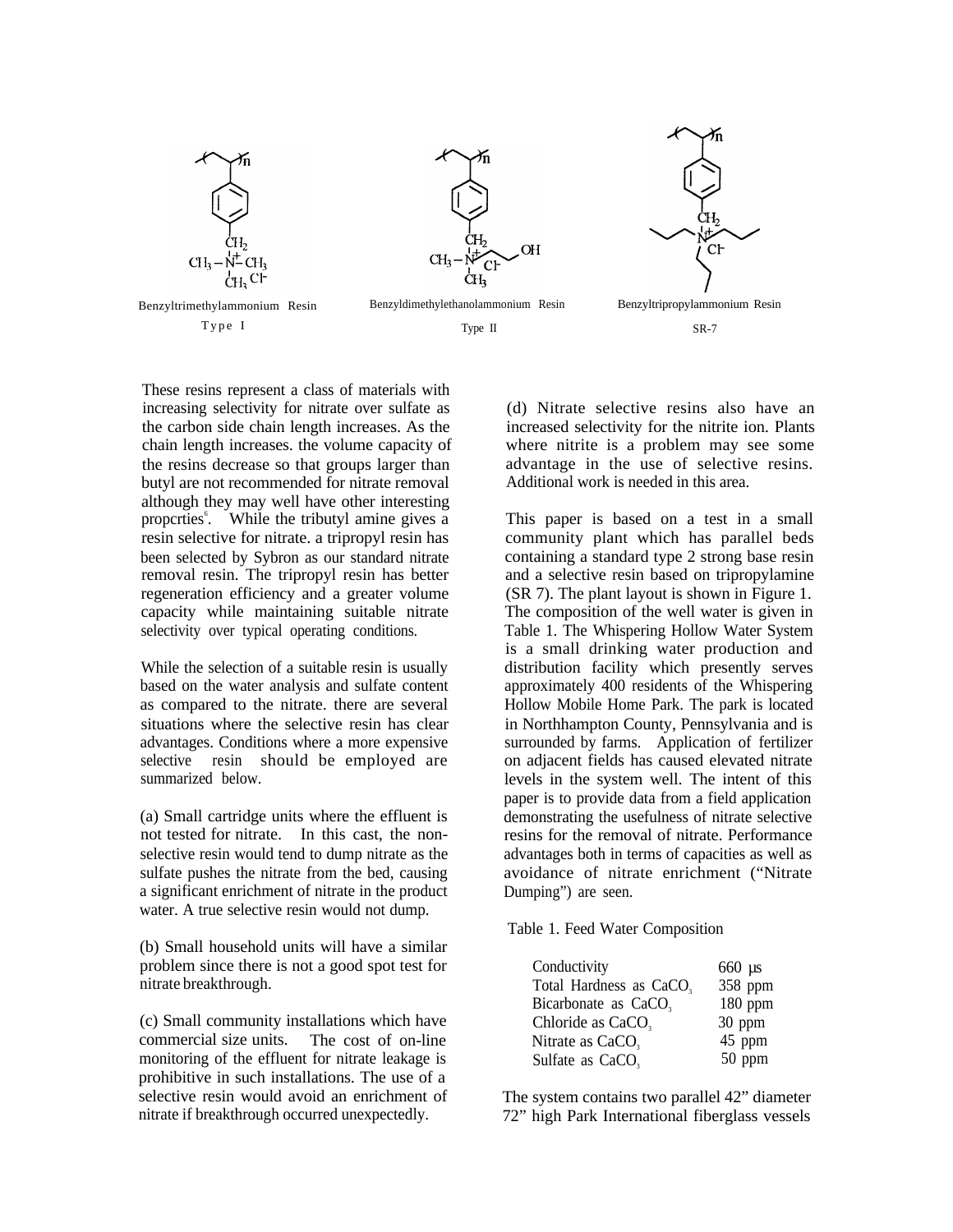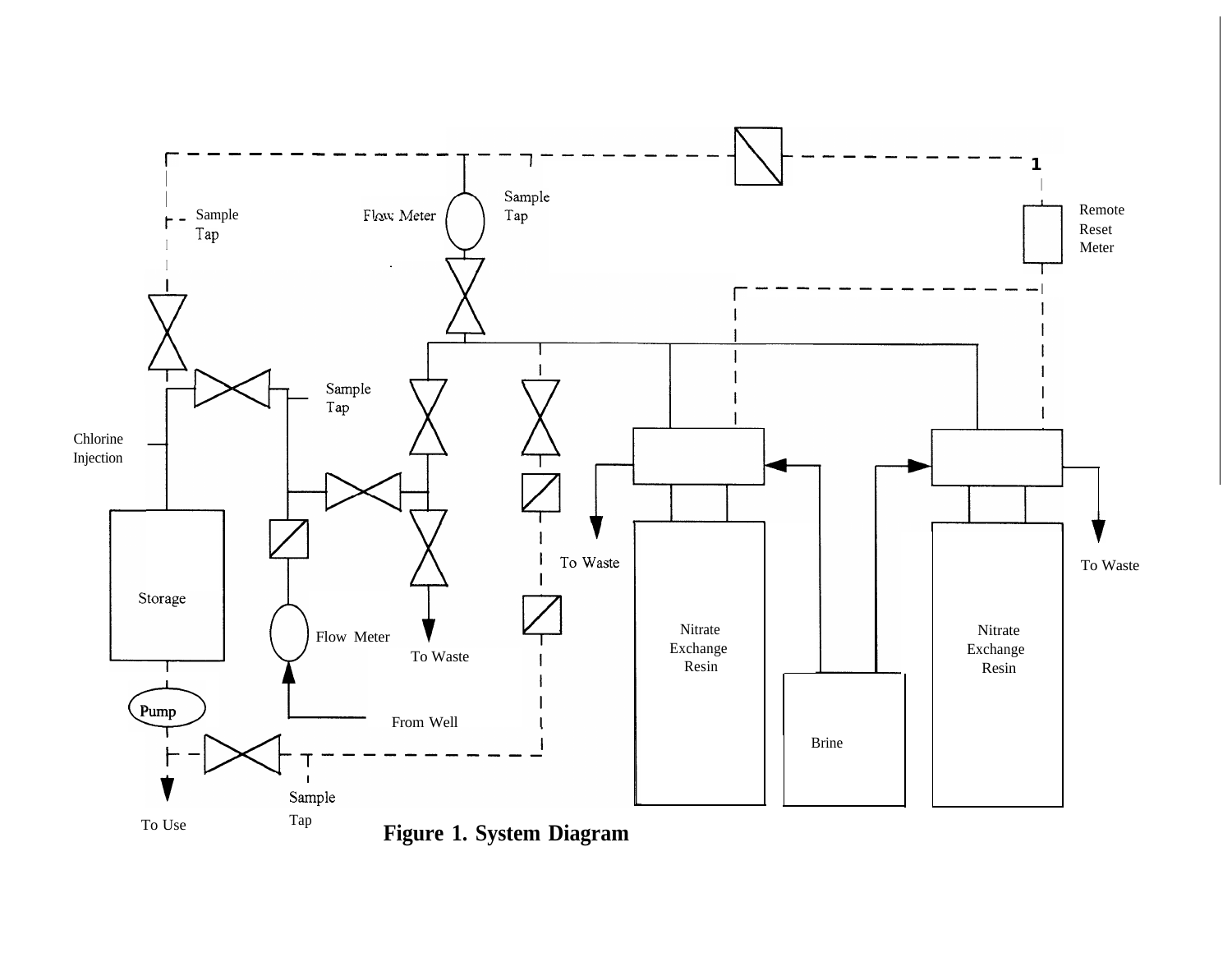with Fleck automatic backwash and regeneration controllers, and remote reset meters. The effluent from the units. roughly l/3 of the well flow, is blended with 2/3 of untreated water. This blend is pumped to a detention tank for chlorination and distribution. The resins arc regenerated using a sodium chloride solution. The daily production for the system averages 50,000 gallons per day. Each unit contains 20 cubic feet of resin.

The anionic composition of regeneration effluent and system product samples was determined by using a Diones QIC Analyzer equipped with an IonPac AS4A guard and analytical column set followed by a micromembrane suppressor.

After the usual problems with controls and regeneration procedures. the plant has been operating as expected and data have been collected on the various steps in the operation. The beds contain standard production resins. Column A contains 20 cubic feet of A 554, a type 2 resin specifically manufactured to remove



nitrate and sulfate from drinking water supplies while Column B contains 20 cubic feet of SR 7. a nitrate selective tripropyl qua ternary ammonium strong base anion resin. These beds were regenerated with 10 pounds of NaCl per cubic foot at approximately 10%.

Typical regeneration histories for the two systems are shown in Figures 2 and 3.



Typical operating performance (described as nitrate effluent concentrations) are shown in Figures 4 and 5.



In an experiment, the test columns were overrun and the results are compared in Figures 6 and 7.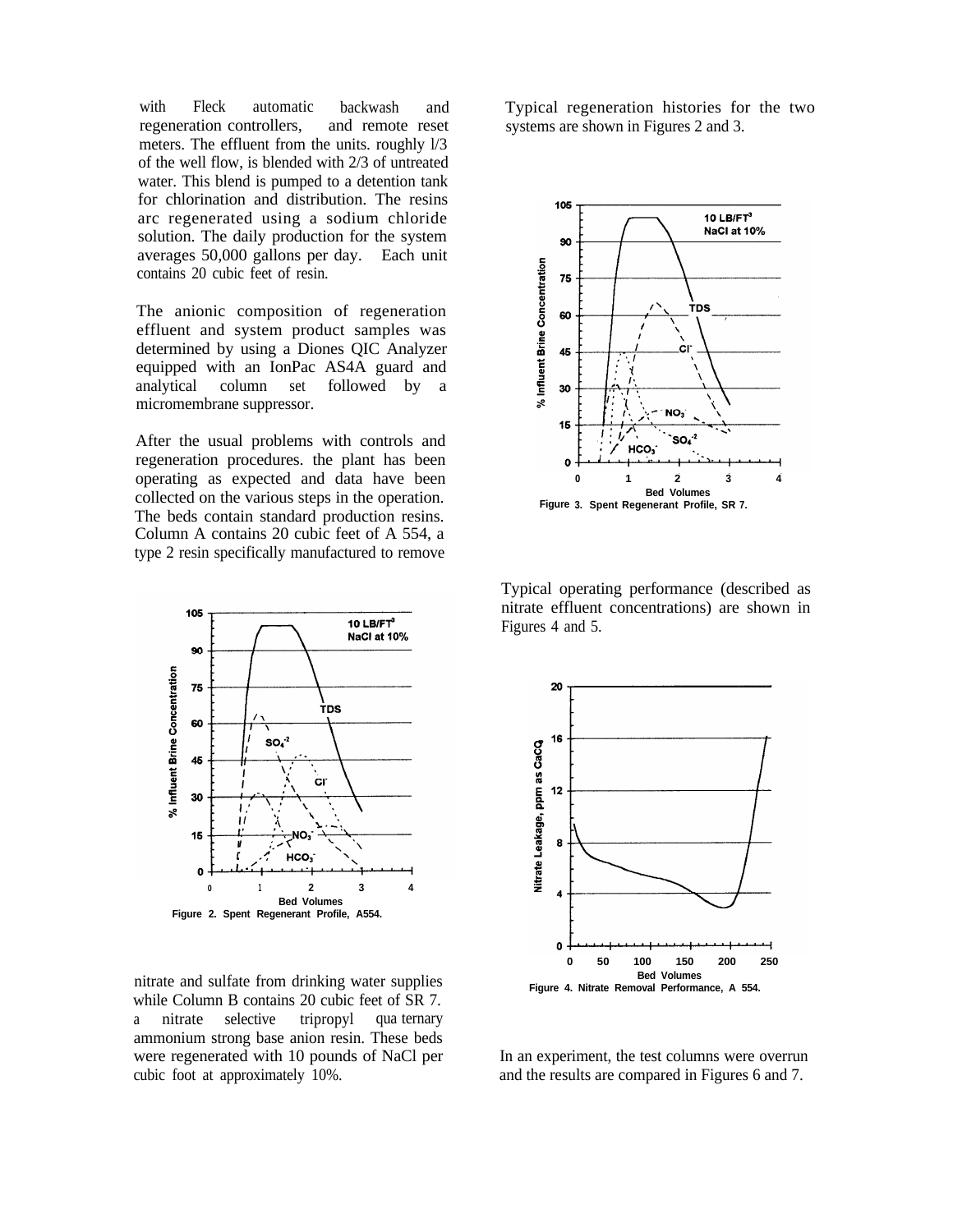#### **DISCUSSION**

Figures 2 and 3 show the effluent concentrations of bicarbonate. chloride. sulfate and nitrate

20 Vitrate Leakage, ppm as CaCQ 16 12 8 **0 100 200 300 400 Bed Volumes**

during the regeneration of the A 554 (standard Type 2) and SR 7 (nitrate selective).

**Figure 5. Nitrate Removal Performance, SR 7.**

Figures 4 and 5 show the performance of the two resins A 554 and SR 7 on the same water supply after being regenerated with 10 pounds of NaCl per cubic foot. These graphs show the effluent concentration of nitrate during the operating cycle of each bed. These curves were generated after the system had undergone several regeneration exhaustion cycles and represent typical performance for each system.

In Figure 2, (A 554) nitrate breakthrough occurs and the run cycle is ended prior to sulfate<br>breakthrough. In Figure 3, (SR 7) sulfate In Figure 3.  $(SR 7)$  sulfate breakthrough has occurred well before nitrate breakthrough. The selective resin produces significantly more blended water than the nonselective resin at the same salt dosage under these conditions. Calcium precipitation was not observed in either system despite the relatively high hardness, alkalinity and overall TDS of the feed stream.

Figures 6 and 7 show the performance of the two resins A 554 and SR 7 during a deliberate overrunning of the bed during an experiment.

In Figure 6 (the A 554 example). the nitrate level in the effluent exceeds the influent level significantly and approaches the combined level



of influent sulfate and nitrate. This is an example of the nitrate enrichment or dumping which will occur with any standard Type 1 or Type 2 strong base anion exchange resin. In Figure 7 (the SR 7 example). the nitrate level in the effluent only slowly increases and begins to approach the influent nitrate concentration.